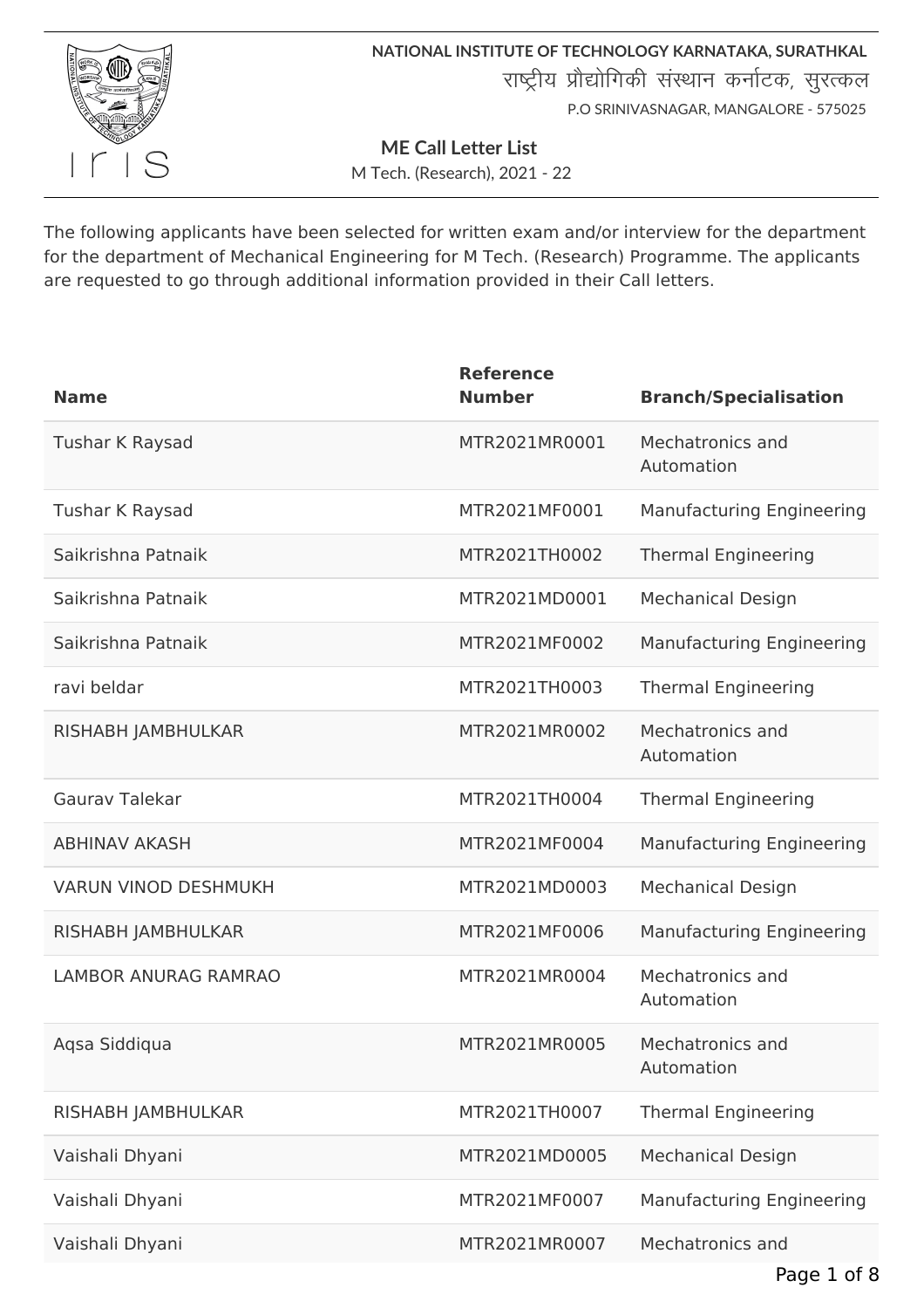

**NATIONAL INSTITUTE OF TECHNOLOGY KARNATAKA, SURATHKAL**

राष्ट्रीय प्रौद्योगिकी संस्थान कर्नाटक, सुरत्कल

P.O SRINIVASNAGAR, MANGALORE - 575025

# **ME Call Letter List**

|                                                | <b>Reference</b>        | Automation                                        |
|------------------------------------------------|-------------------------|---------------------------------------------------|
| Name<br>ABHEENDRA BANDARY                      | Mumber<br>MTR2021MD0006 | <b>Branch/Specialisation</b><br>Mechanical Design |
| Praveen Kumar                                  | MTR2021MR0008           | Mechatronics and<br>Automation                    |
| Deepak Kumar                                   | MTR2021MR0009           | Mechatronics and<br>Automation                    |
| Deepak Kumar                                   | MTR2021MD0007           | <b>Mechanical Design</b>                          |
| Deepak Kumar                                   | MTR2021TH0009           | <b>Thermal Engineering</b>                        |
| Deepak Kumar                                   | MTR2021MF0008           | <b>Manufacturing Engineering</b>                  |
| Amit Varakhedkar                               | MTR2021TH0010           | <b>Thermal Engineering</b>                        |
| <b>PATIL AKASH SATISH</b>                      | MTR2021MD0008           | <b>Mechanical Design</b>                          |
| KARUMUDI SARATH CHANDRA REDDY                  | MTR2021MF0009           | <b>Manufacturing Engineering</b>                  |
| KARUMUDI SARATH CHANDRA REDDY                  | MTR2021MR0010           | Mechatronics and<br>Automation                    |
| KARUMUDI SARATH CHANDRA REDDY                  | MTR2021MD0009           | <b>Mechanical Design</b>                          |
| KARUMUDI SARATH CHANDRA REDDY                  | MTR2021TH0011           | <b>Thermal Engineering</b>                        |
| Rakshith                                       | MTR2021MR0011           | Mechatronics and<br>Automation                    |
| Gundumogula Manikanta Siva Rama Pavan<br>Kumar | MTR2021TH0012           | <b>Thermal Engineering</b>                        |
| Siddharth Mahesh Tiwari                        | MTR2021MD0010           | <b>Mechanical Design</b>                          |
| Siddharth Mahesh Tiwari                        | MTR2021TH0013           | <b>Thermal Engineering</b>                        |
| Dikshit manojbhai pragada                      | MTR2021MR0012           | Mechatronics and<br>Automation                    |
| Harsha Vullemmagari                            | MTR2021MD0011           | <b>Mechanical Design</b>                          |
| <b>SACHIN SINGH RAJPUT</b>                     | MTR2021MD0012           | <b>Mechanical Design</b>                          |
| Harsha Vullemmagari                            | MTR2021TH0014           | <b>Thermal Engineering</b>                        |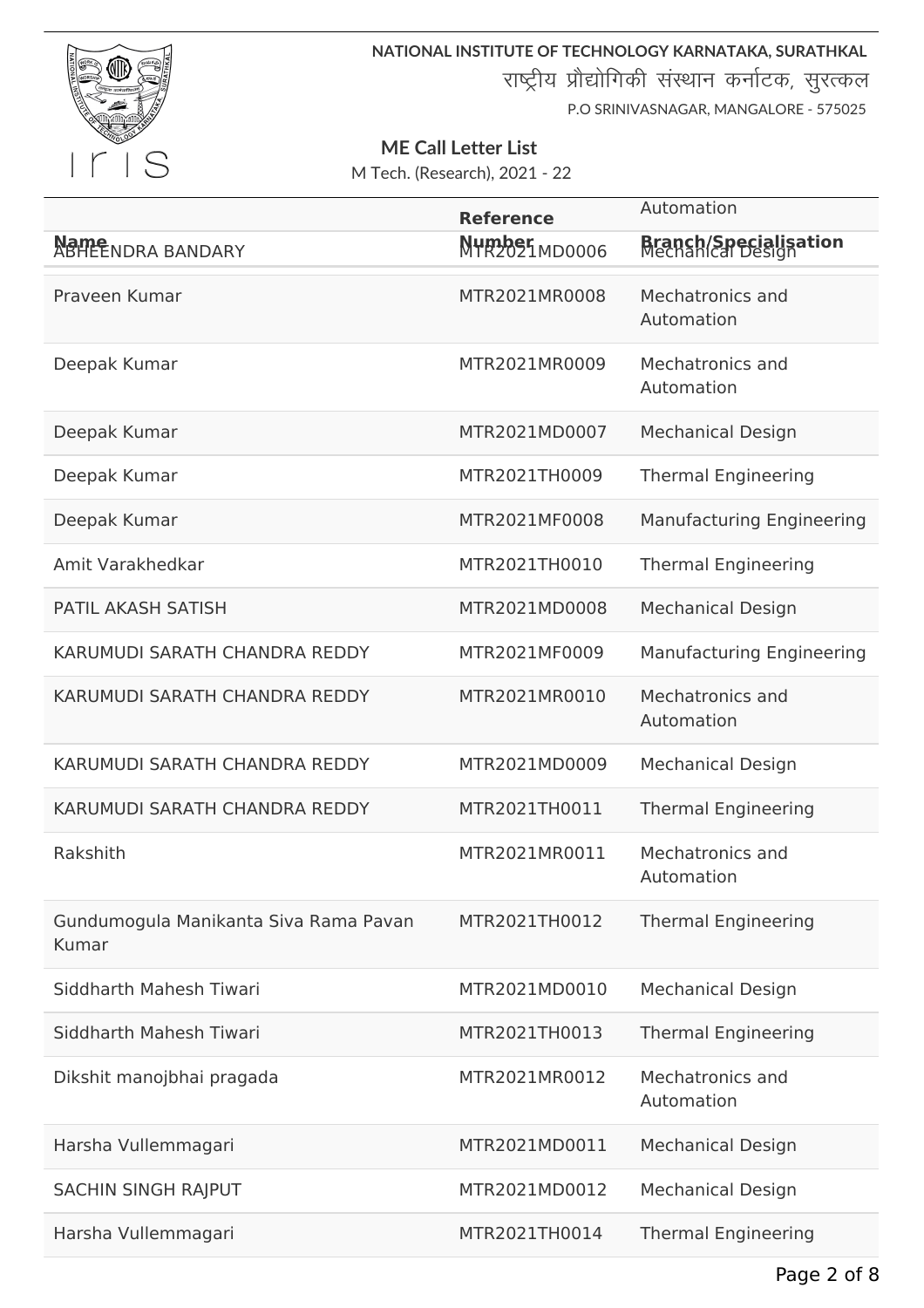

**NATIONAL INSTITUTE OF TECHNOLOGY KARNATAKA, SURATHKAL** राष्ट्रीय प्रौद्योगिकी संस्थान कर्नाटक, सुरत्कल

P.O SRINIVASNAGAR, MANGALORE - 575025

# **ME Call Letter List**

| Harsha Vullemmagari                | NeferenceF0010                 | <b>Manufacturing Engineering</b>                    |
|------------------------------------|--------------------------------|-----------------------------------------------------|
| <b>Name</b><br><b>SATYAM KUMAR</b> | <b>Number</b><br>MTR2021TH0015 | <b>Branch/Specialisation</b><br>Thermal Engineering |
| Srikant Padmanabhan                | MTR2021MD0013                  | <b>Mechanical Design</b>                            |
| Siddharth Mahesh Tiwari            | MTR2021MF0011                  | <b>Manufacturing Engineering</b>                    |
| <b>SUNNI SAGAR</b>                 | MTR2021MR0013                  | Mechatronics and<br>Automation                      |
| Vaibhay Kumar                      | MTR2021TH0016                  | <b>Thermal Engineering</b>                          |
| Shivam Juneja                      | MTR2021MD0014                  | <b>Mechanical Design</b>                            |
| Shivam Juneja                      | MTR2021MR0015                  | Mechatronics and<br>Automation                      |
| <b>THUMPATI BHANU PRAKASH</b>      | MTR2021MR0016                  | Mechatronics and<br>Automation                      |
| <b>DEEPANKAR SHARMA</b>            | MTR2021MF0013                  | <b>Manufacturing Engineering</b>                    |
| <b>MD YUSUF NAZAR</b>              | MTR2021TH0019                  | <b>Thermal Engineering</b>                          |
| <b>MD YUSUF NAZAR</b>              | MTR2021MD0016                  | <b>Mechanical Design</b>                            |
| <b>MD YUSUF NAZAR</b>              | MTR2021MF0014                  | <b>Manufacturing Engineering</b>                    |
| <b>MD YUSUF NAZAR</b>              | MTR2021MR0017                  | Mechatronics and<br>Automation                      |
| Soham Das                          | MTR2021TH0020                  | <b>Thermal Engineering</b>                          |
| <b>CHETAS D L</b>                  | MTR2021MR0018                  | Mechatronics and<br>Automation                      |
| shubhro sen                        | MTS2021MD0017                  | <b>Mechanical Design</b>                            |
| DEEPANKAR SHARMA                   | MTR2021TH0021                  | <b>Thermal Engineering</b>                          |
| Ananda Sankar Sinha                | MTR2021TH0022                  | <b>Thermal Engineering</b>                          |
| Shazeb L                           | MTR2021MR0020                  | Mechatronics and<br>Automation                      |
| Shazeb L                           | MTR2021TH0024                  | <b>Thermal Engineering</b>                          |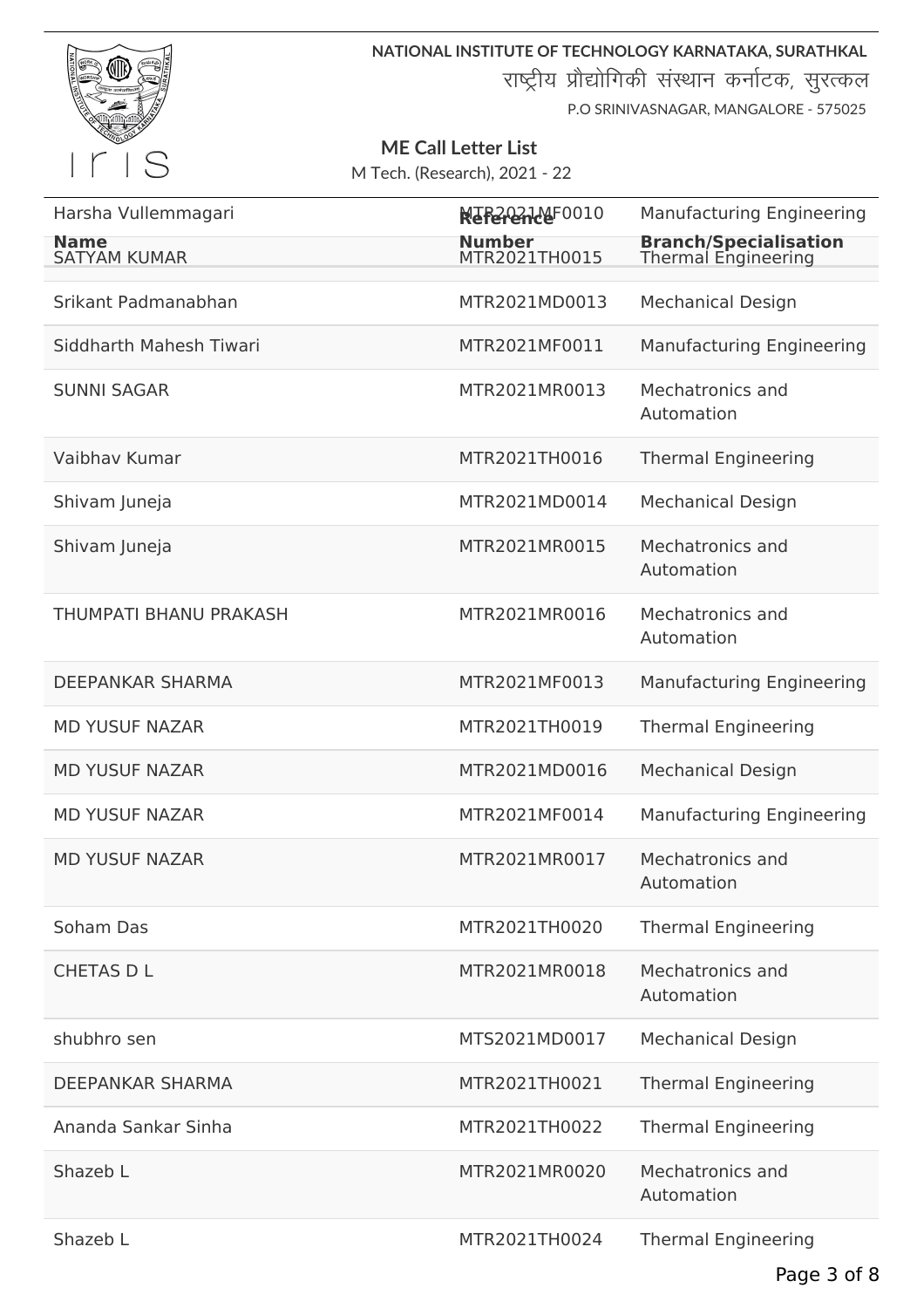

**NATIONAL INSTITUTE OF TECHNOLOGY KARNATAKA, SURATHKAL** राष्ट्रीय प्रौद्योगिकी संस्थान कर्नाटक, सुरत्कल

P.O SRINIVASNAGAR, MANGALORE - 575025

### **ME Call Letter List**

| Shazeb L                           | Reference D0019                | <b>Mechanical Design</b>                                 |
|------------------------------------|--------------------------------|----------------------------------------------------------|
| <b>Name</b><br><b>SATYAM KUMAR</b> | <b>Number</b><br>MTR2021MD0020 | <b>Branch/Specialisation</b><br><b>Mechanical Design</b> |
| ALLAMAPRABHU SOMASHEKHAR ANI       | MTR2021MD0021                  | <b>Mechanical Design</b>                                 |
| Rajath C kotekar                   | MTR2021MR0021                  | Mechatronics and<br>Automation                           |
| AMAN SUDHAKAR MURKAR               | MTR2021TH0025                  | <b>Thermal Engineering</b>                               |
| Pavan Premchand Mahajan            | MTR2021MR0023                  | Mechatronics and<br>Automation                           |
| AMAN SUDHAKAR MURKAR               | MTR2021MD0022                  | <b>Mechanical Design</b>                                 |
| Shripati Girish mathad             | MTR2021MR0024                  | Mechatronics and<br>Automation                           |
| Shripati Girish mathad             | MTR2021MF0017                  | <b>Manufacturing Engineering</b>                         |
| Shripati Girish mathad             | MTR2021TH0026                  | <b>Thermal Engineering</b>                               |
| Shripati Girish mathad             | MTR2021MD0023                  | <b>Mechanical Design</b>                                 |
| Srikant Padmanabhan                | MTR2021MF0018                  | <b>Manufacturing Engineering</b>                         |
| Chandan Kumar K                    | MTR2021MF0019                  | <b>Manufacturing Engineering</b>                         |
| <b>Vishal Mate</b>                 | MTR2021MR0025                  | Mechatronics and<br>Automation                           |
| <b>Vikesh Shridhar Shetty</b>      | MTR2021MR0026                  | Mechatronics and<br>Automation                           |
| Gurav Prajyot Mahadev              | MTR2021MR0027                  | Mechatronics and<br>Automation                           |
| <b>MD DANISH KHAN</b>              | MTR2021TH0027                  | <b>Thermal Engineering</b>                               |
| <b>MD DANISH KHAN</b>              | MTR2021MF0020                  | <b>Manufacturing Engineering</b>                         |
| PARASHURAM HANGAL                  | MTS2021MD0024                  | <b>Mechanical Design</b>                                 |
| <b>Biplab Bag</b>                  | MTR2021MR0028                  | Mechatronics and<br>Automation                           |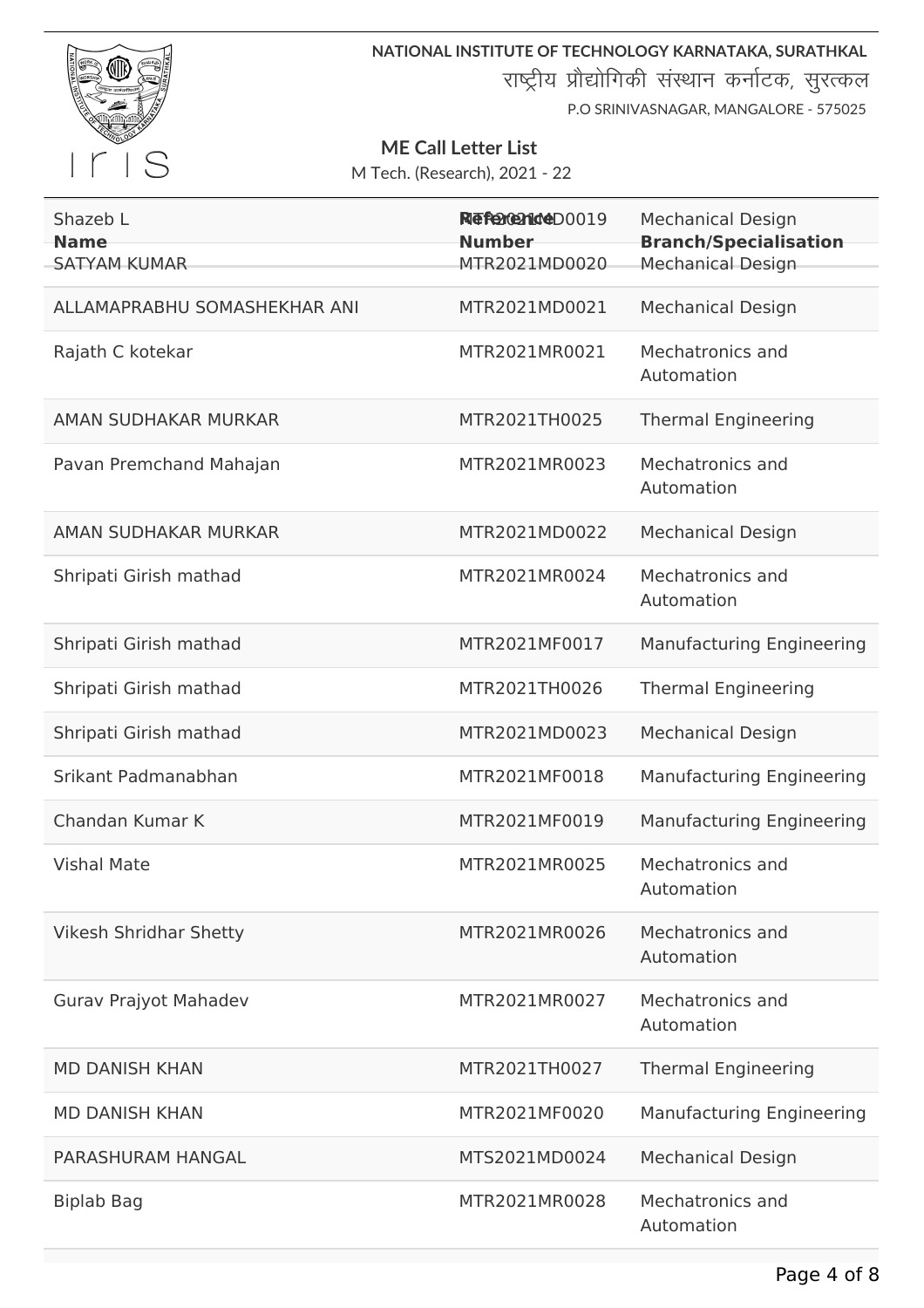

**NATIONAL INSTITUTE OF TECHNOLOGY KARNATAKA, SURATHKAL**

राष्ट्रीय प्रौद्योगिकी संस्थान कर्नाटक, सुरत्कल

P.O SRINIVASNAGAR, MANGALORE - 575025

#### **ME Call Letter List**

| PARMAR MANUPRATAPSINGH       | MTR2021MD0025 | <b>Mechanical Design</b>         |
|------------------------------|---------------|----------------------------------|
| HIRENDRASINGH                | <b>Number</b> | <b>Branch/Specialisation</b>     |
| <b>MITHILESH KURUP</b>       | MTR2021MF0021 | <b>Manufacturing Engineering</b> |
| <b>MITHILESH KURUP</b>       | MTR2021TH0028 | <b>Thermal Engineering</b>       |
| Vikas yadav                  | MTR2021MD0026 | <b>Mechanical Design</b>         |
| <b>Vishal Mate</b>           | MTR2021MD0027 | <b>Mechanical Design</b>         |
| <b>MITHILESH KURUP</b>       | MTR2021MD0028 | <b>Mechanical Design</b>         |
| <b>MITHILESH KURUP</b>       | MTR2021MR0029 | Mechatronics and<br>Automation   |
| <b>DEEPANKAR SHARMA</b>      | MTR2021MR0030 | Mechatronics and<br>Automation   |
| <b>NIKHIL</b>                | MTR2021MD0029 | <b>Mechanical Design</b>         |
| <b>NIKHIL</b>                | MTR2021MR0031 | Mechatronics and<br>Automation   |
| KADAM SHUBHAM PRAKASH PREETI | MTR2021MD0030 | <b>Mechanical Design</b>         |
| Gyaneshwar V                 | MTS2021MD0031 | <b>Mechanical Design</b>         |
| <b>ANSHUL LAWANKAR</b>       | MTR2021MR0032 | Mechatronics and<br>Automation   |
| <b>ANSHUL LAWANKAR</b>       | MTR2021MD0032 | <b>Mechanical Design</b>         |
| Akshay P N                   | MTS2021MR0033 | Mechatronics and<br>Automation   |
| Chinmay Chandrakant Mulye    | MTR2021MR0034 | Mechatronics and<br>Automation   |
| Chinmay Chandrakant Mulye    | MTR2021TH0029 | <b>Thermal Engineering</b>       |
| Omkar Pradip Sunkarwar       | MTR2021TH0030 | <b>Thermal Engineering</b>       |
| <b>SUMIT BAJAJ</b>           | MTR2021TH0031 | <b>Thermal Engineering</b>       |
| <b>AABIR MOHSIN</b>          | MTR2021MR0035 | Mechatronics and<br>Automation   |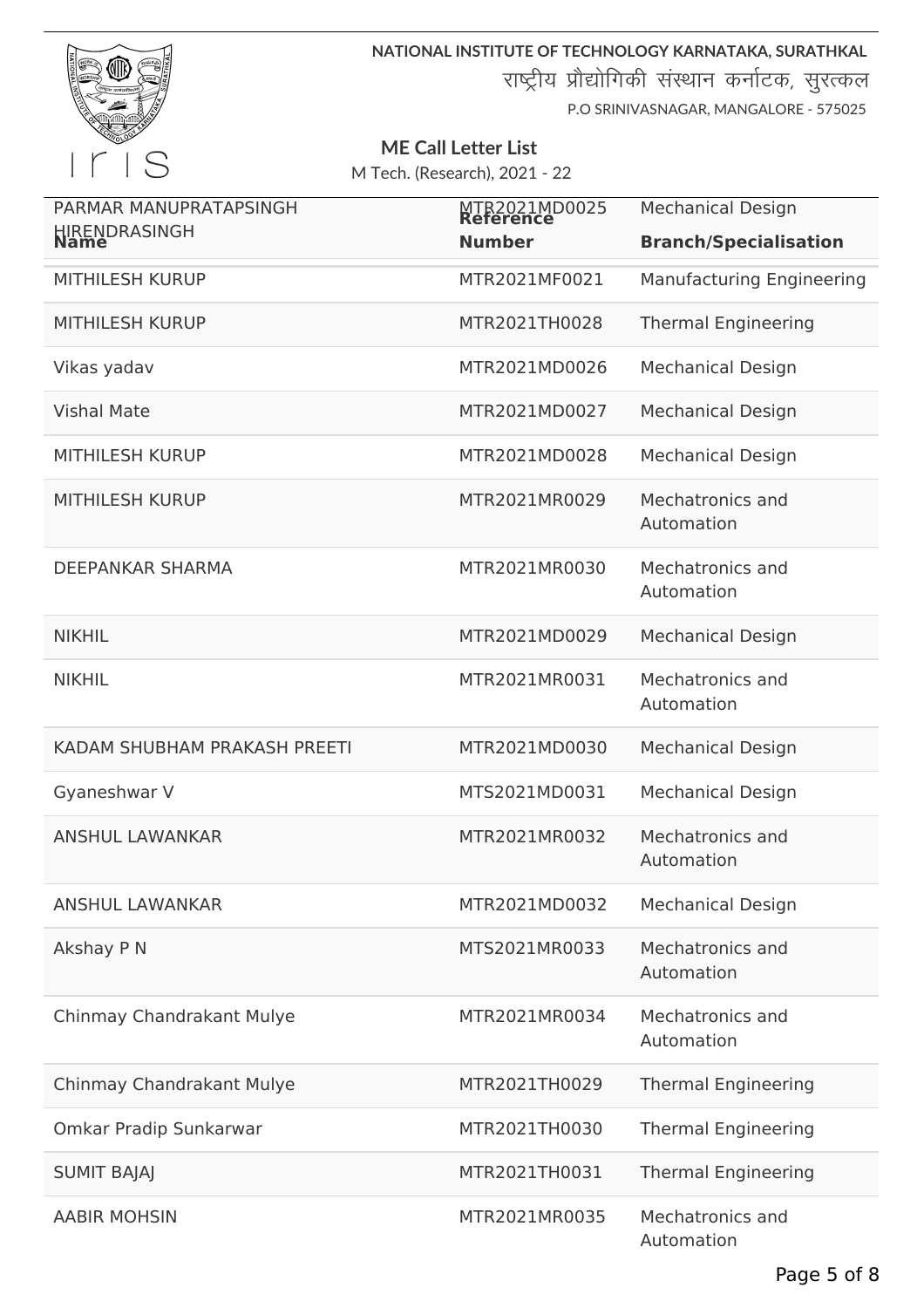

**NATIONAL INSTITUTE OF TECHNOLOGY KARNATAKA, SURATHKAL** राष्ट्रीय प्रौद्योगिकी संस्थान कर्नाटक, सुरत्कल P.O SRINIVASNAGAR, MANGALORE - 575025

### **ME Call Letter List**

| Chinmay Chandrakant Mulye<br><b>Name</b> | Reference 00033<br><b>Number</b> | <b>Mechanical Design</b><br><b>Branch/Specialisation</b> |
|------------------------------------------|----------------------------------|----------------------------------------------------------|
| Patil Gauray Kantilal                    | MTR2021MD0034                    | <b>Mechanical Design</b>                                 |
| <b>Sumeet Dhakad</b>                     | MTR2021MR0036                    | Mechatronics and<br>Automation                           |
| <b>AMIT KUREKAR</b>                      | MTR2021TH0032                    | <b>Thermal Engineering</b>                               |
| <b>AMIT KUREKAR</b>                      | MTR2021MD0035                    | <b>Mechanical Design</b>                                 |
| Vellasamy Shanmugaraj                    | MTR2021MR0037                    | Mechatronics and<br>Automation                           |
| Navneet Gupta                            | MTR2021MF0022                    | <b>Manufacturing Engineering</b>                         |
| <b>VELUDANDI HARSHITHA</b>               | MTR2021TH0033                    | <b>Thermal Engineering</b>                               |
| <b>RITESH RAI</b>                        | MTR2021MF0023                    | <b>Manufacturing Engineering</b>                         |
| <b>Arvind Laxman Pandit</b>              | MTR2021MR0038                    | Mechatronics and<br>Automation                           |
| MUHAMMED AFEEF K                         | MTR2021MF0024                    | <b>Manufacturing Engineering</b>                         |
| MUHAMMED AFEEF K                         | MTR2021TH0035                    | <b>Thermal Engineering</b>                               |
| Jnana H Amarendra                        | MTR2021MR0039                    | Mechatronics and<br>Automation                           |
| AKSHAYA NIRANJANA UPADHYE                | MTR2021MR0040                    | Mechatronics and<br>Automation                           |
| <b>VELUDANDI HARSHITHA</b>               | MTR2021MD0036                    | <b>Mechanical Design</b>                                 |
| <b>VELUDANDI HARSHITHA</b>               | MTR2021MR0041                    | Mechatronics and<br>Automation                           |
| Patil Shubham Avinash                    | MTR2021MR0042                    | Mechatronics and<br>Automation                           |
| Pradeepthi Pillalamarri                  | MTR2021TH0036                    | <b>Thermal Engineering</b>                               |
| <b>GARAD AKHILESH JAGANNATH</b>          | MTR2021MR0043                    | Mechatronics and<br>Automation                           |
| <b>BOLLA VENKATESWARA PRASAD</b>         | MTR2021MR0044                    | Mechatronics and                                         |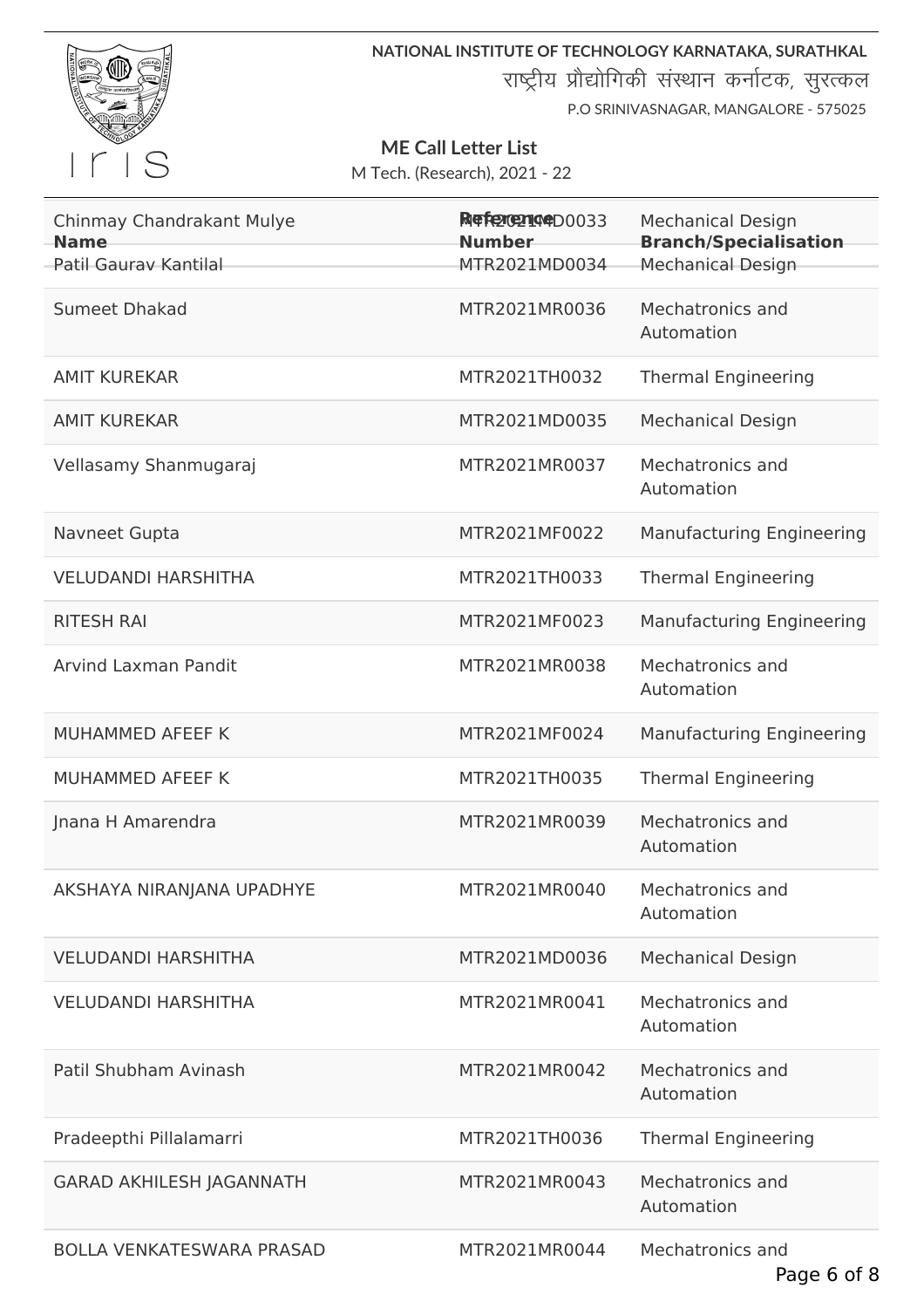

**NATIONAL INSTITUTE OF TECHNOLOGY KARNATAKA, SURATHKAL**

राष्ट्रीय प्रौद्योगिकी संस्थान कर्नाटक, सुरत्कल

P.O SRINIVASNAGAR, MANGALORE - 575025

#### **ME Call Letter List**

M Tech. (Research), 2021 - 22

| <b>Name</b><br>KOVUR RAAJASEKHAR | <b>Reference</b><br><b>Number</b><br>MTR2021MR0045 | Automation<br><b>Branch/Specialisation</b><br>Mechatronics and<br>Automation |
|----------------------------------|----------------------------------------------------|------------------------------------------------------------------------------|
| Venkatachalam P                  | MTS2021MR0046                                      | Mechatronics and<br>Automation                                               |
| Pradeepthi Pillalamarri          | MTR2021MR0047                                      | Mechatronics and<br>Automation                                               |
| Pradeepthi Pillalamarri          | MTR2021MF0025                                      | <b>Manufacturing Engineering</b>                                             |
| Patil Shubham Avinash            | MTR2021MF0026                                      | <b>Manufacturing Engineering</b>                                             |
| Shreyash Mahadev Ghatage         | MTR2021MD0038                                      | <b>Mechanical Design</b>                                                     |
| Arshdeep Singh                   | MTR2021TH0037                                      | <b>Thermal Engineering</b>                                                   |
| Pradyumna Mangal                 | MTR2021MD0039                                      | <b>Mechanical Design</b>                                                     |
| Yadav Sahitya Suryendra          | MTR2021TH0038                                      | <b>Thermal Engineering</b>                                                   |
| <b>MANISH KUMAR TRIPATHI</b>     | MTR2021MF0027                                      | <b>Manufacturing Engineering</b>                                             |
| vijeesh vp                       | MTS2021MF0028                                      | <b>Manufacturing Engineering</b>                                             |
| <b>PRASHANTH S</b>               | MTS2021MR0048                                      | Mechatronics and<br>Automation                                               |
| PAWAR KRISHNA VISHRAM            | MTR2021MR0049                                      | Mechatronics and<br>Automation                                               |
| <b>Thanush Shetty</b>            | MTR2021MR0050                                      | Mechatronics and<br>Automation                                               |
| <b>Thanush Shetty</b>            | MTR2021TH0039                                      | <b>Thermal Engineering</b>                                                   |
| <b>SOLANKI JAYDIP</b>            | MTR2021MF0029                                      | <b>Manufacturing Engineering</b>                                             |

**Head Of Department Mechanical Engineering**